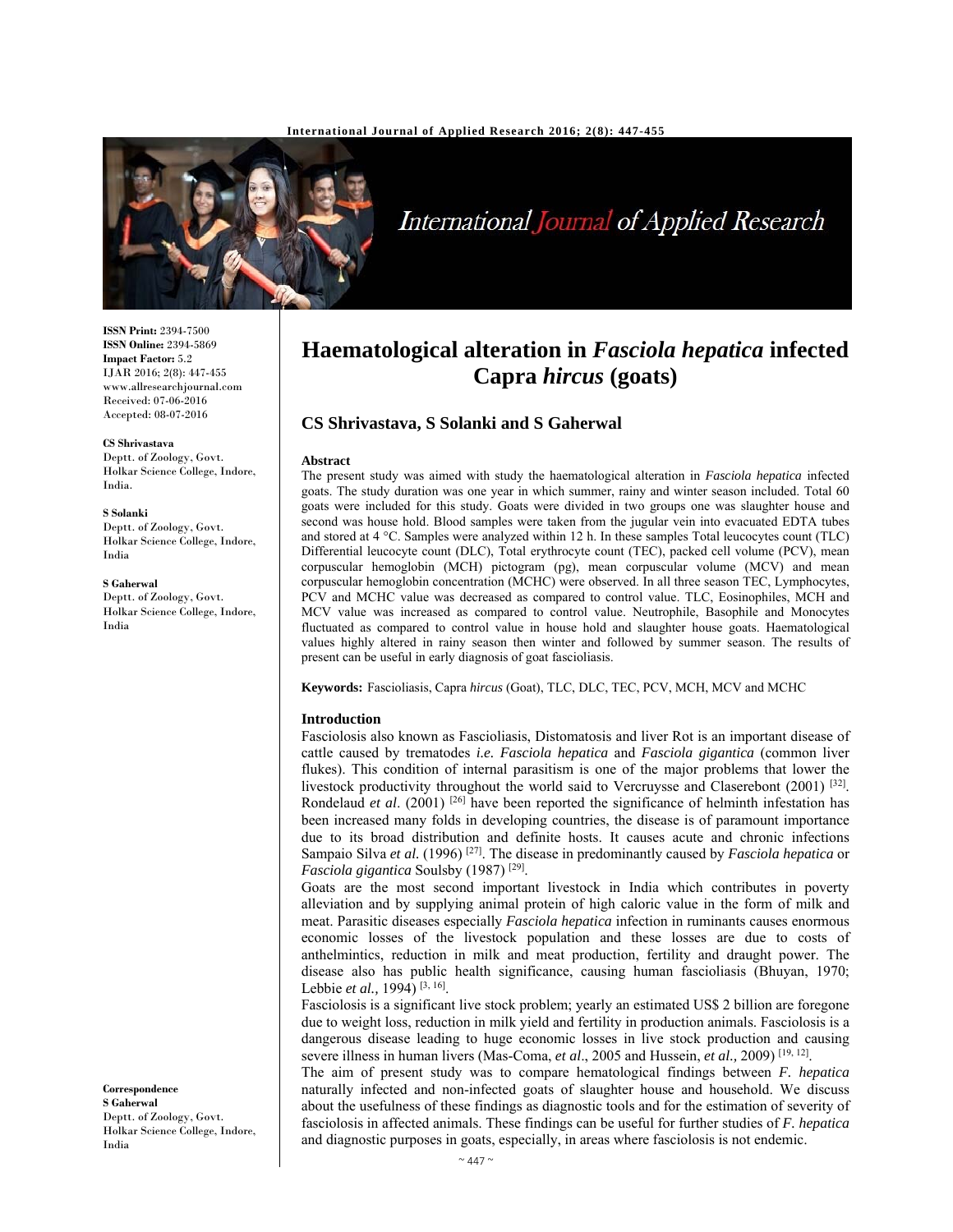Since less previous work has already been carried out on the present parameters this work can be of high priority and prime importance.

## **Materials and Methods**

Experimental animal: The goats (Capra *hircus*) were used as experimental animal for present study. Total 60 goats were included for this study The goats were categorized into two categories one was slaughter house and second was household.

Experimental parasite: *Fasciola hepatica* (Liver fluke) was used as experimental parasite for present study.

Study area: This study was conducted in Indore regions The different region of Indore such as Dakachya, Mangalya, Sanwer, Mhow and Rao were included for present study.

Study Period: This study was conducted over 1 year period. The one year period was divided into three seasons such as Rainy, winter and summer.

Collection of blood samples: Blood samples were taken from the jugular vein into evacuated EDTA tubes and stored at 4 °C. Samples were analyzed within 12 h.

Haematological parameters: The Haematological parameters *viz.* Total leucocytes count (TLC) Differential leucocyte count (DLC), Total erythrocyte count (TEC), packed cell volume (PCV), mean corpuscular hemoglobin (MCH), mean corpuscular volume (MCV) and mean corpuscular hemoglobin concentration (MCHC) were studied. Haematological parameters were analyzed by Brar *et al.*   $(2004)$ <sup>[5]</sup>.

#### **Results and Discussion**

Blood samples were taken from the jugular vein into evacuated EDTA tubes and stored at 4 °C. Samples were analyzed within 12 h. In these samples Total leucocytes count (TLC) Differential leucocyte count (DLC), Total erythrocyte count (TEC), packed cell volume (PCV), mean corpuscular haemoglobin (MCH) pictogram (pg), mean corpuscular volume (MCV) and mean corpuscular haemoglobin concentration (MCHC) were observed.

The control values of Haematological parameters of goats were Total leucocytes count (TLC) –  $(4-12 \times 10^3/\text{cumm})$ , Differential leucocyte count (DLC) Lymphocytes percentage - (50-70%), Neutrophils percentage - (30-48%), Eosinophils percentage - (1-8%), Monocytes percentage -(0-4%) and Basophils percentage (0-1%), Total erythrocyte count (TEC) - (8-17 million/ml), packed cell volume (PCV)- (23-39%), mean corpuscular haemoglobin (MCH) - (5-8 pg), mean corpuscular volume (MCV)- (15-26 fl) and Mean corpuscular haemoglobin concentration (MCHC)- 30-35 gm/dl).

#### **Results**

The results of Haematological parameters of fascioliasis in household and slaughter house goats in rainy season are summarized in table- 4 and figure8-13.

# **Rainy Season**

## **1. Total leucocytes count (TLC)**

The TLC values of infected goats found increased as compare to control. The TLC values of infected house hold goats were 16, 15.9,15, 13.5 & 14.2  $(10^3/\text{cum})$  at Dakachya, Mangalya, Sanwer, Mhow and Rao, respectively. The maximum TLC value was  $16 \times 10^{3}/\text{cum}$  was found at Dakachya and the minimum TLC value  $13.5 \times 10^{3}/\text{cum}$ was found at Mhow. The TLC values of infected slaughter house goats were 16.7, 16, 15.5, 14.5 & 13.7 x  $10^3$ /cumm at Dakachya, Mangalya, Sanwer, Mhow and Rao, respectively. The maximum TLC value  $16.7 \times 10^3$ /cumm was found at Dakachya and the minimum TLC value  $13.7 \times 10^3$ /cumm was found at Rao.

#### **2. Differential leucocyte count (DLC)**

#### **A. Lymphocytes**

The lymphocytes values found decreased in infected goats as compare to control. The lymphocytes values of infected house hold goats were 47.8, 48.1, 48.2, 48.7 & 48.3% at Dakachya, Mangalya, Sanwer, Mhow and Rao respectively. The maximum lymphocytes value 48.7% was found at Mhow and the minimum lymphocytes value 47.8% was found at Dakachya. The Lymphocytes values of infected slaughter house goats were 47.5, 47.9, 48.3, 48.1 & 48.5% at Dakachya, Mangalya, Sanwer, Mhow and Rao, respectively. The maximum lymphocytes value 48.5% was found at Mhow and the minimum lymphocytes value 47.5% was found at Dakachya.

## **B. Neutrophils**

The Neutrophils values found fluctuated in infected goats as compare to control. The Neutrophils values of infected house hold goats were 34.9, 36, 34.3, 35.3% & 35.4% at Dakachya, Mangalya, Sanwer, Mhow and Rao, respectively. The maximum neutrophils value 36% was found at Mangalya and the minimum Neutrophils value 34.3% was found at Sanwer. The Neutrophils values of infected slaughter house goats were 34.1, 35.3, 34.3, 35.2 & 36.5% at Dakachya, Mangalya, Sanwer, Mhow and Rao, respectively. The maximum neutrophils value 36.5% was found at Rao and the minimum neutrophils value 34.1% was found at Dakachya.

## **C. Eosinophils**

 The Eosinophils values found increased in infected goats as compare to control. The Eosinophils values of infected house hold goats were 13.3, 12.9, 12.7, 11 & 12.8% at Dakachya, Mangalya, Sanwer, Mhow and Rao, respectively. The maximum Eosinophils value 13.3% was found at Dakachya and the minimum Eosinophils value 11% was found at Mhow. The Eosinophils values of infected slaughter house goats were 13.5, 13, 12.9, 12 & 11.2% at Dakachya, Mangalya, Sanwer, Mhow and Rao, respectively. The maximum Eosinophils value 13.5% was found at Dakachya and the minimum Eosinophils value 11.2% was found at Rao.

#### **D. Monocytes**

The Monocytes values found fluctuated in infected goats as compare to control. The Monocytes values of infected house hold goats were 3, 2, 3.8, 4 & 2.9% at Dakachya, Mangalya, Sanwer, Mhow and Rao, respectively. The maximum lymphocytes value 4% was found at Mhow and the minimum lymphocytes value 2% was found at Mangalya. The Monocytes values of infected slaughter house goats were 3.9, 2.9, 3.9, 3.8 & 3% at Dakachya, Mangalya, Sanwer, Mhow and Rao, respectively. The maximum monocytes value 3.9% was found at Sanwer and the minimum monocytes value 2.9% was found at Mangalya.

## **E. Basophils**

The Basophils values found fluctuated in infected goats as compare to control. The Basophils values of infected house hold goats were 1, 1, 0.9, 1 & 0.8% at Dakachya, Mangalya, Sanwer, Mhow and Rao, respectively. The maximum Basophils value 1% was found at Dakachya, Mangalya, Rao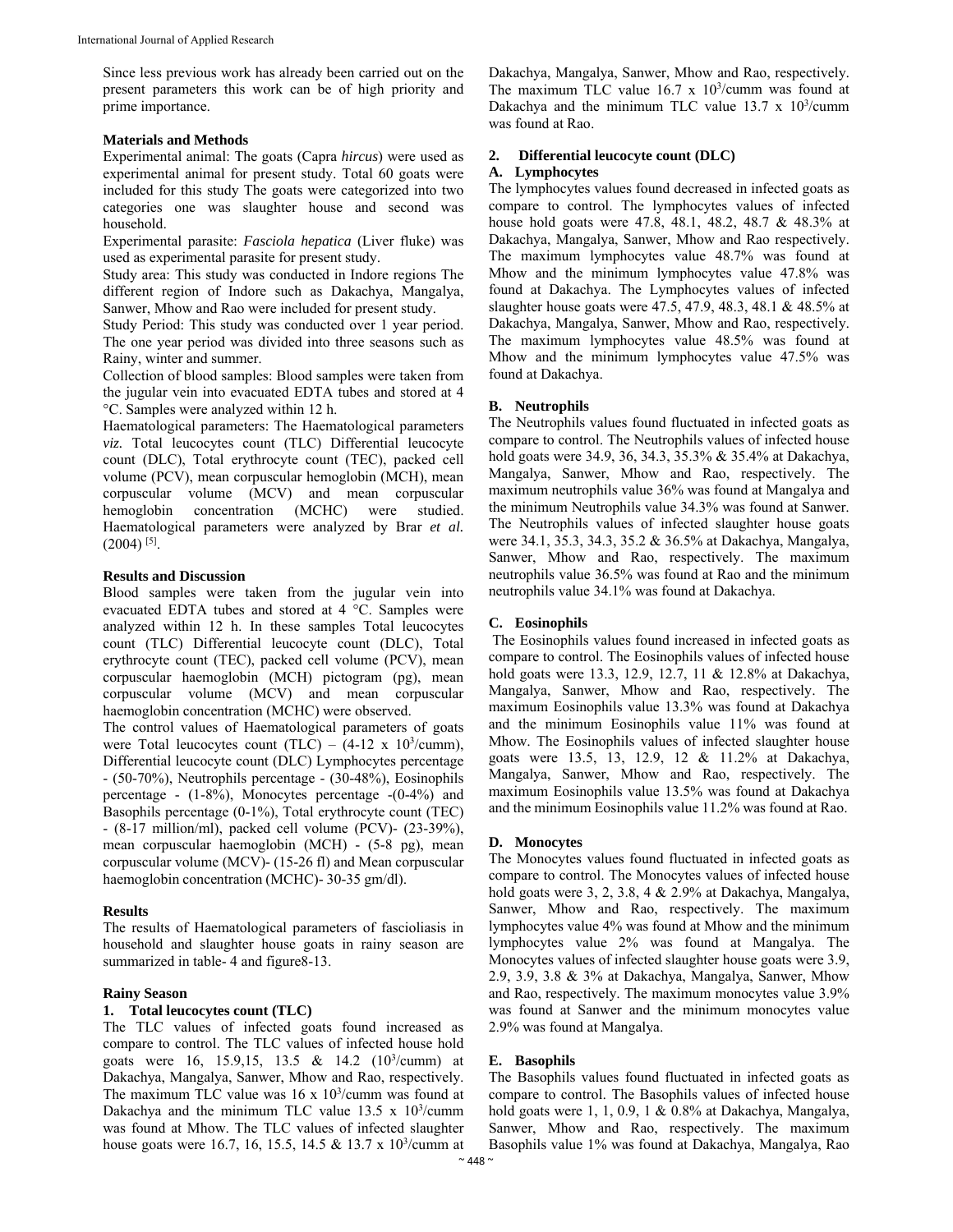and the minimum Basophils value 0.8% was found at Rao. The Basophils values of infected slaughter house goats were 1, 0.9, 0.7, 0.9 & 1% at Dakachya, Mangalya, Sanwer, Mhow and Rao, respectively. The maximum Basophils value 1% was found at Dakachya, Rao and the minimum Basophils value 0.7% was found at Sanwer.

#### **3. Total erythrocyte count (TEC)**

The TEC values found decreased in infected goats as compare to control. The TEC values of infected house hold goats were 6.4, 6.6, 6.8, 7.8 & 6.6 (million/ml) at Dakachya, Mangalya, Sanwer, Mhow and Rao respectively. The maximum TEC value 7.8 million/cumm was found at Mhow and the minimum TEC value 6.4 million/cumm was found at Dakachya. The TEC values of infected slaughter house goats were 6.2, 6.4, 6.6, 6.5 & 7.6 million/ml at Dakachya, Mangalya, Sanwer, Mhow and Rao, respectively. The maximum TEC value 7.6 million/cumm was found at Rao and the minimum TEC value 6.2 million/cumm was found at Dakachya.

## **4. Packed cell volume (PCV)**

The PCV values found decreased in infected goats as compare to control. The PCV values of infected house hold goats were 19.5, 20.1, 20.5, 21.5 & 20.9% at Dakachya, Mangalya, Sanwer, Mhow and Rao, respectively. The maximum PCV value 21.5% was found at Mhow and the minimum PCV value 19.5% was found at Dakachya. The PCV values of infected slaughter house goats 19.4, 19.9, 20.3, 20.5 & 21.3% at Dakachya, Mangalya, Sanwer, Mhow and Rao, respectively. The maximum PCV value 21.3% was found at Rao and the minimum PCV value 19.4% was found at Dakachya.

#### **5. Mean corpuscular haemoglobin (MCH)**

The MCH values found increased in infected goats as compare to control. The MCH values of infected house hold goats were 15.9, 15.7, 14.6, 13.6 & 14.1pg at Dakachya, Mangalya, Sanwer, Mhow and Rao, respectively. The maximum MCH value 15.9pg was found at Dakachya and the minimum MCH value 13.6 pg was found at Mhow. The MCH values of infected slaughter house goats 16.1, 15.8, 14.8, 14.3 & 13.8 pg at Dakachya, Mangalya, Sanwer, Mhow and Rao, respectively. The maximum MCH value 16.1pg was found at Dakachya and the minimum MCH value 13.8 pg was found at Rao.

#### **6. Mean corpuscular volume (MCV)**

The MCV values found increased in infected goats as compare to control. The MCV values of infected house hold goats were goats 29.3, 28.9, 28.3, 27.1 & 28.3 fl at Dakachya, Mangalya, Sanwer, Mhow and Rao, respectively. The maximum MCV value 29.3 fl was found at Dakachya and the minimum MCV value 27.1 fl was found at Mhow. The MCV values of infected slaughter house goats 29.5, 29, 28.5, 27.9 & 27.2 fl at Dakachya, Mangalya, Sanwer, Mhow and Rao, respectively. The maximum MCV value 29.5 fl was found at Dakachya and the minimum MCV value 27.2 fl was found at Rao.

### **7. Mean corpuscular haemoglobin concentration (MCHC)**

The MCHC values found decreased in infected goats as compare to control. The MCHC values of infected house hold goats were 28.8, 29.1, 29.3, 29.9 & 29.5 gm/dl at Dakachya, Mangalya, Sanwer, Mhow and Rao, respectively. The maximum MCHC value was 29.9 gm/dl found at Mhow and the minimum MCHC value was 28.8 gm/dl found at Dakachya. The MCHC values of infected slaughter house goats 28.7, 28.9, 29.1, 29.3 & 29.6 gm/dl at Dakachya, Mangalya, Sanwer, Mhow and Rao, respectively. The maximum MCHC value 29.6 gm/dl was found at Rao and the minimum MCHC value 28.7 gm/dl was found at Dakachya.

#### **Winter Season**

The results of Haematological parameters of fascioliasis in household and slaughter house goats in winter season are summarized in table- 4 and figure- 10, 11.

#### **1. Total leucocytes count (TLC)**

The TLC values of infected goats found increased as compare to control. The TLC values of infected house hold goats were 15.8, 15.5, 14.9, 14.9 & 13.9 x 10<sup>3</sup>/cumm at Dakachya, Mangalya, Sanwer, Mhow and Rao, respectively. The maximum TLC value15.8  $\times$  10<sup>3</sup>/cumm was found at Dakachya and the minimum TLC value  $13.9 \times 10^3$ /cumm was found at Rao. The TLC values of infected slaughter house goats were 16.5, 15.8, 15.2, 14.3 & 13.5 x  $10^3$ /cumm at Dakachya, Mangalya, Sanwer, Mhow and Rao, respectively. The maximum TLC value was found at Dakachya  $16.5 \times 10^3$ /cumm and the minimum TLC value was found at Rao  $13.5 \times 10^3$ /cumm.

## **2. Differential leucocyte count (DLC)**

#### **A. Lymphocytes**

The lymphocytes values found decreased in infected goats as compare to control. The Lymphocytes values of infected house hold goats were 47.9, 48.3, 48.5, 48.5 & 48.8% at Dakachya, Mangalya, Sanwer, Mhow and Rao, respectively. Maximum lymphocytes value 48.8% was found at Rao and the minimum lymphocytes value 47.9% was found at Dakachya. The Lymphocytes values of infected slaughter house goats were 47.8, 48, 48.3, 48.2 & 48.7% at Dakachya, Mangalya, Sanwer, Mhow and Rao, respectively. The maximum lymphocytes value 48.7% was found at Rao and the minimum lymphocytes value 47.8%was found at Dakachya.

#### **B. Neutrophils percentage**

The Neutrophils values found fluctuated in infected goats as compare to control. The Neutrophils values of infected house hold goats were 34.2, 35.2, 34.6, 34.3 & 35.5% at Dakachya, Mangalya, Sanwer, Mhow and Rao, respectively. The maximum neutrophils value 35.5% was found at Rao and the minimum neutrophils value 34.2% was found at Dakachya. The Neutrophils values of infected slaughter house goats were 34.2, 35.1, 34.3, 35.5 & 36.6% at Dakachya, Mangalya, Sanwer, Mhow and Rao, respectively. The maximum neutrophils value 36.6% was found at Rao and the minimum neutrophils value 34.1% was found at Dakachya.

## **C. Eosinophils percentage**

The Eosinophils values found increased in infected goats as compare to control. The Eosinophils values of infected house hold goats were 13.1, 12.7, 12.3, 12.3 & 10.8% at Dakachya, Mangalya, Sanwer, Mhow and Rao, respectively. The maximum eosinophils value 13.1% was found at Dakachya and the minimum eosinophils value 10.8% was found at Rao. The Eosinophils values of infected slaughter house goats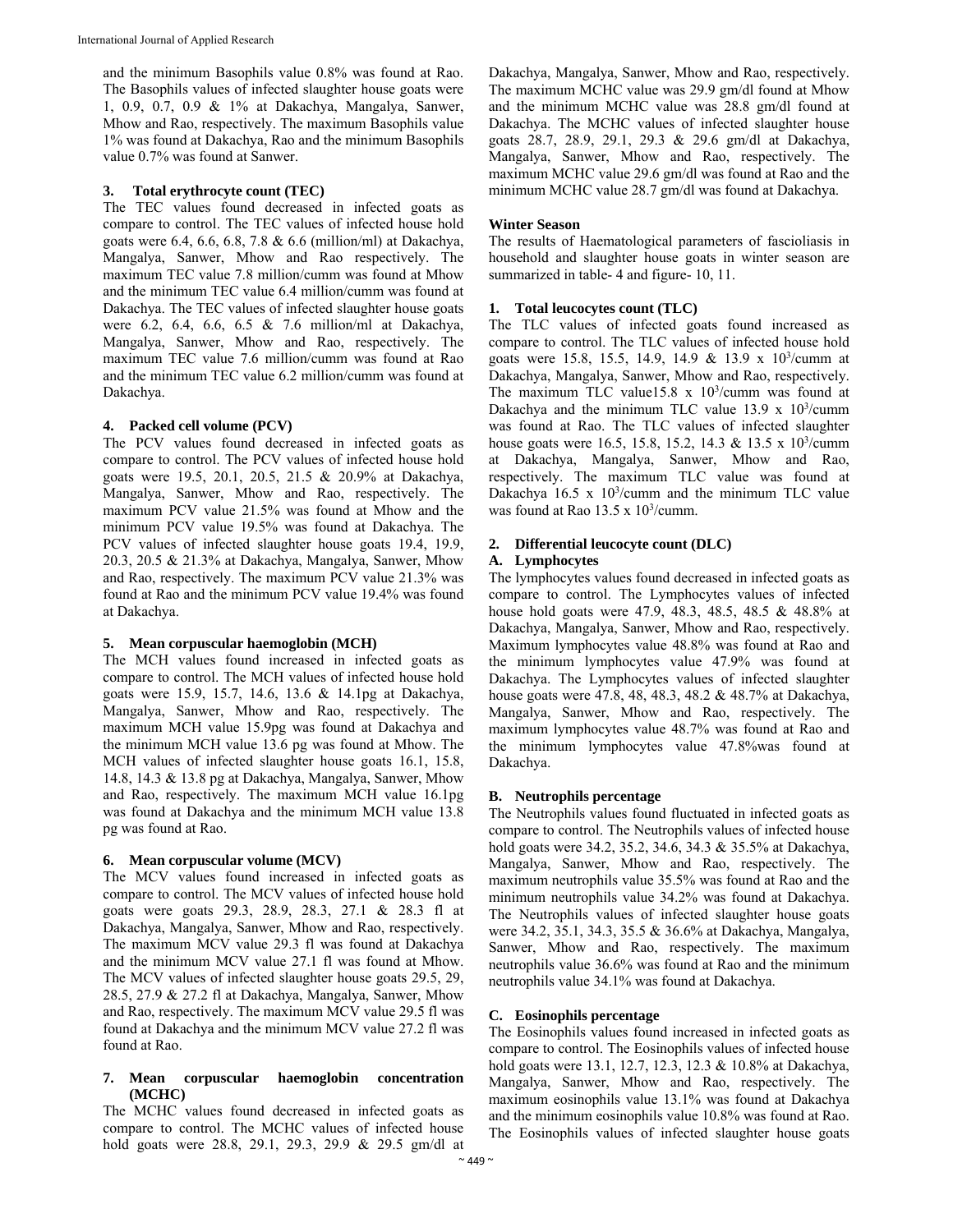were 13.3, 12.9, 12.7, 11.8 & 10.9% at Dakachya, Mangalya, Sanwer, Mhow and Rao, respectively. The maximum eosinophils value 13.3% was found at Dakachya and the minimum eosinophils value 10.9% was found at Rao.

## **D. Monocytes percentage**

The Monocytes values found fluctuated in infected goats as compare to control. The Monocytes values of infected house hold goats were 4, 3, 3.6, 3.9 & 3.8% at Dakachya, Mangalya, Sanwer, Mhow and Rao, respectively. The maximum lymphocytes value 4% was found at Dakachya and the minimum lymphocytes value 3%was found at Mangalya. The Monocytes values of infected slaughter house goats were 3.8, 3, 3.8, 3.7 & 3.1% at Dakachya, Mangalya, Sanwer, Mhow and Rao, respectively. The maximum monocytes value 3.8% was found at Dakachya, Sanwer and the minimum monocytes value 3%was found at Mangalya.

## **E. Basophils percentage**

The Basophils values found fluctuated in infected goats as compare to control. The Basophils values of infected house hold goats were 0.8, 0.8, 1, 1 & 0.9% at Dakachya, Mangalya, Sanwer, Mhow and Rao, respectively. The maximum basophils value 1% was found at Sanwer, Mhow and the minimum basophils value 0.8% was found at Dakachya, Mangalya. The Basophils values of infected slaughter house goats were 0.9, 1, 0.8, 0.8 & 0.7% at Dakachya, Mangalya, Sanwer, Mhow and Rao, respectively. The maximum basophils value 1% was found at Mangalya and the minimum basophils value 0.7% was found at Rao.

#### **3. Total erythrocyte count (TEC)**

The TEC values found decreased in infected goats as compare to control. The TEC values of infected house hold goats were 6.6, 6.8, 7.1, 7.1 & 7.8 million/ml at Dakachya, Mangalya, Sanwer, Mhow and Rao, respectively. The maximum TEC value 7.8 million/cumm was found at Rao and the minimum TEC value 6.6 million/cumm was found at Dakachya. The TEC values of infected slaughter house goats were 6.4, 6.5, 6.6, 6.7 & 7.2 million/ml at Dakachya, Mangalya, Sanwer, Mhow and Rao, respectively. The maximum TEC value 7.2million/cumm was found at Rao and the minimum TEC value 6.4 million/cumm was found at Dakachya.

#### **4. Packed cell volume (PCV)**

The PCV values found decreased in infected goats as compare to control. The PCV values of infected house hold goats were 19.7, 20.2, 20.7, 21.1 & 21.4% at Dakachya, Mangalya, Sanwer, Mhow and Rao, respectively. The maximum PCV value 21.4% was found at Rao and the minimum PCV value 19.7% was found at Dakachya. The PCV values of infected slaughter house goats 19.5, 20, 20.4, 20.6 & 21.4% at Dakachya, Mangalya, Sanwer, Mhow and Rao, respectively. The maximum PCV value 21.4% was found at Rao and the minimum PCV value 19.5% was found at Dakachya.

#### **5. Mean corpuscular haemoglobin (MCH)**

The MCH values found increased in infected goats as compare to control. The MCH values of infected house hold goats were 15.7, 15.6, 14.4, 13.9 & 13.4 at Dakachya, Mangalya, Sanwer, Mhow and Rao, respectively. The maximum MCH value 15.7pg was found at Dakachya and the minimum MCH value 13.4 pg was found at Rao. The MCH values of infected slaughter house goats 15.9, 15.6, 14.5, 14.5 & 13.7pg at Dakachya, Mangalya, Sanwer, Mhow and Rao, respectively. The maximum MCH value 15.9pg was found at Dakachya and the minimum MCH value 13.7pg was found at Rao.

#### **6. Mean corpuscular volume (MCV)**

The MCH values found increased in infected goats as compare to control. The MCV values of infected house hold goats were goats 29.1, 28.7, 28.1, 28.1 & 26.9 fl at Dakachya, Mangalya, Sanwer, Mhow and Rao, respectively. The maximum MCV value 29.1fl was found at Dakachya and the minimum MCV value 26.9fl was found at Rao. The MCV values of infected slaughter house goats 29.3, 28.9, 28.3, 27.7 & 27 fl at Dakachya, Mangalya, Sanwer, Mhow and Rao, respectively. The maximum MCV value 29.3 fl was found at Dakachya and the minimum MCV value was 27 fl found at Rao.

……………………… to control. The MCHC values of infected house hold goats were 28.9, 29.3, 29.6, 29.6 & 29.8 gm/dl at Dakachya, Mangalya, Sanwer, Mhow and Rao, respectively. The maximum MCHC value 29.8 gm/dl was found at Rao and the minimum MCHC value 28.9 gm/dl was found at Dakachya. The MCHC values of infected slaughter house goats 28.8, 29, 29.2, 29.5 & 29.7 gm/dl at Dakachya, Mangalya, Sanwer, Mhow and Rao, respectively. The maximum MCHC value 29.7 gm/dl was found at Rao and the minimum MCHC value 28.8 gm/dl was found at Dakachya.

#### **Summer Season**

The results of Haematological parameters of fascioliasis in household and slaughter house goats in summer season are summarized in table- 4 and figure- 12, 13.

#### **1. Total leucocytes count (TLC)**

The TLC values of infected goats found increased as compare to control. The TLC values of infected house hold goats were 15.4, 15.2 15, 14.7 & 13.7 x 10<sup>3</sup>/cumm at Dakachya, Mangalya, Sanwer, Mhow and Rao, respectively. The maximum TLC value  $15.4 \times 10^3$ /cumm was found at Dakachya and the minimum TLC value  $13.7 \times 10^3$ /cumm was found at Rao. The TLC values of infected slaughter house goats were 15.8, 14.9, 14.5, 14.1 & 13.3 x  $10^3$ /cumm at Dakachya, Mangalya, Sanwer, Mhow and Rao, respectively. The maximum TLC value  $15.8 \times 10^{3}/\text{cum}$ was found at Dakachya and the minimum TLC value 13.3 x 103 /cumm was found at Rao.

#### **2. Differential leucocyte count (DLC)**

#### **A. Lymphocytes percentage**

The Lymphocytes values found decreased in infected goats as compare to control. The Lymphocytes values of infected house hold goats were 48, 48.6, 48.6, 48.7 & 48.8% at Dakachya, Mangalya, Sanwer, Mhow and Rao, respectively. Maximum lymphocytes value 48.8% was found at Rao and the minimum lymphocytes value 48%was found at Dakachya. The Lymphocytes values of infected slaughter house goats were 48, 48.2, 48.4, 48.3 & 48.8% at Dakachya, Mangalya, Sanwer, Mhow and Rao, respectively. The maximum lymphocytes value 48.8% was found at Rao and the minimum lymphocytes value 48% was found at Dakachya.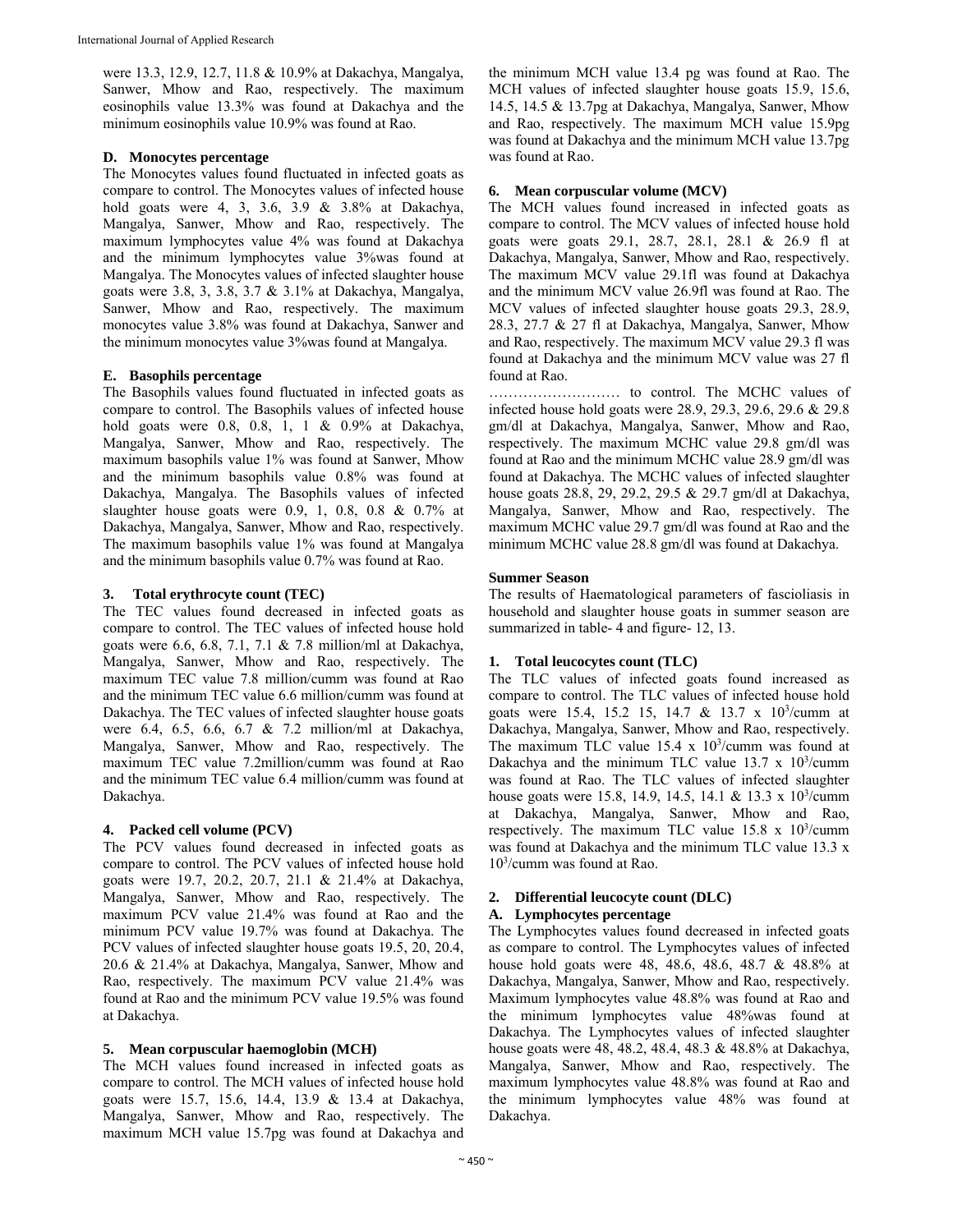## **B. Neutrophils percentage**

The Neutrophils values found fluctuated in infected goats as compare to control. The Neutrophils values of infected house hold goats were 34.4, 35.2, 35, 34.5 & 36% at Dakachya, Mangalya, Sanwer, Mhow and Rao, respectively. The maximum neutrophils value 36% was found at Rao and the minimum neutrophils value 34.4% was found at Dakachya. The Neutrophils values of infected slaughter house goats were 34.1, 34.6, 34.9, 36.7 & 36.8% at Dakachya, Mangalya, Sanwer, Mhow and Rao, respectively. The maximum neutrophils value 36.7% was found at Rao and the minimum neutrophils value 34.1% was found at Dakachya.

# **C. Eosinophils percentage**

The Eosinophils values found increased in infected goats as compare to control. The Eosinophils values of infected house hold goats were 12.8, 12.2, 12.2, 11.9 & 10.4% at Dakachya, Mangalya, Sanwer, Mhow and Rao, respectively. The maximum eosinophils value 12.8% was found at Dakachya and the minimum eosinophils value 10.4%.was found at Rao. The Eosinophils values of infected slaughter house goats were 13, 12.5, 12.6, 11.2 & 10.4% at Dakachya, Mangalya, Sanwer, Mhow and Rao, respectively. The maximum eosinophils value 13% was found at Dakachya and the minimum eosinophils value 10.4% was found at Rao.

# **D. Monocytes percentage**

The Monocytes values found fluctuated in infected goats as compare to control. The Monocytes values of infected house hold goats were 3.9, 3.5, 3.2, 4 & 3.9% at Dakachya, Mangalya, Sanwer, Mhow and Rao, respectively. The maximum lymphocytes value 4% was found at Mhow and the minimum lymphocytes value 3.2% was found at Sanwer. The Monocytes values of infected slaughter house goats were 3.9, 3.8, 4, 3.8 & 3.5% at Dakachya, Mangalya, Sanwer, Mhow and Rao, respectively. The maximum monocytes value 3.9% was found at Dakachya and the minimum monocytes value 3.5% was found at Rao.

# **E. Basophils percentage**

The Basophils values found fluctuated in infected goats as compare to control. The Basophils values of infected house hold goats were 0.9, 0.5, 1, 0.9 & 0.9% at Dakachya, Mangalya, Sanwer, Mhow and Rao, respectively. The maximum Basophils value 1% was found at Sanwer and the minimum Basophils value 0.5% was found at Dakachya, Mangalya. The Basophils values of infected slaughter house goats were 0.9, 1, 0.8, 0.8 & 0.7% at Dakachya, Mangalya, Sanwer, Mhow and Rao, respectively. The maximum basophils value 1% was found at Mangalya and the minimum basophils value 0.7% was found at Rao.

# **3. Total erythrocyte count (TEC)**

The TEC values found decreased in infected goats as compare to control. The TEC values of infected house hold goats were 6.8, 7, 7, 7.2, & 7.6 million/ml at Dakachya, Mangalya, Sanwer, Mhow and Rao, respectively. The maximum TEC value 7.6 million/cumm was found at Rao and the minimum TEC value 6.8 million/cumm was found at Dakachya. The TEC values of infected slaughter house goats were 6.5, 6.6, 6.7, 6.9 & 7.4 million/ml at Dakachya, Mangalya, Sanwer, Mhow and Rao, respectively. The maximum TEC value 7.4 million/cumm was found at Rao

and the minimum TEC value 6.5 million/cumm was found at Dakachya.

# **4. Packed cell volume (PCV)**

The PCV values found decreased in infected goats as compare to control. The PCV values of infected house hold goats were 19.8, 20.5, 20.5, 21.3 & 21.8% at Dakachya, Mangalya, Sanwer, Mhow and Rao, respectively. The maximum PCV value 21.8% was found at Rao and the minimum PCV value 19.8% was found at Dakachya. The PCV values of infected slaughter house goats 19.7, 20.2, 20.6, 20.9 & 21.6% at Dakachya, Mangalya, Sanwer, Mhow and Rao, respectively. The maximum PCV value 21.6% was found at Rao and the minimum PCV value 19.7% was found at Dakachya.

# **5. Mean corpuscular haemoglobin (MCH)**

The MCH values found increased in infected goats as compare to control. The MCH values of infected house hold goats were 15.1, 14.7, 14.2, 13.4 & 12.9 at Dakachya, Mangalya, Sanwer, Mhow and Rao, respectively. The maximum MCH value 15.1pg was found at Dakachya and the minimum MCH value 12.9 pg was found at Rao. The MCH values of infected slaughter house goats 15.6, 15, 14.4, 14 & 13.1 pg at Dakachya, Mangalya, Sanwer, Mhow and Rao, respectively. The maximum MCH value 15.6pg was found at Dakachya and the minimum MCH value 13.1 pg was found at Rao.

# **6. Mean corpuscular volume (MCV)**

The MCV values found increased in infected goats as compare to control. The MCV values of infected house hold goats were goats 28.9, 28.3, 28.3, 27.8 & 26.1 fl at Dakachya, Mangalya, Sanwer, Mhow and Rao, respectively. The maximum MCV value 28.9 fl was found at Dakachya and the minimum MCV value 26.1 fl was found at Rao. The MCV values of infected slaughter house goats 29, 28.5, 27.9, 27.1 & 26.9 fl at Dakachya, Mangalya, Sanwer, Mhow and Rao, respectively. The maximum MCV value 29 fl was found at Dakachya and the minimum MCV value 26.9 fl was found at Rao.

## **7. Mean corpuscular haemoglobin concentration (MCHC)**

The MCHC values found decreased in infected goats as compare to control. The MCHC values of infected house hold goats were 29, 29.4, 29.5, 29.7 & 29.9 gm/dl at Dakachya, Mangalya, Sanwer, Mhow and Rao, respectively. The maximum MCHC value 29.9 gm/dl was found at Rao and the minimum MCHC value 29 gm/dl was found at Dakachya. The MCHC values of infected slaughter house goats 28.9, 29.1, 29.3, 29.6 & 29.8 gm/dl at Dakachya, Mangalya, Sanwer, Mhow and Rao, respectively. The maximum MCHC value 29.8 gm/dl was found at Rao and the minimum MCHC value 28.9 gm/dl was found at Dakachya. In all three seasons TEC, Lymphocytes, PCV and MCHC value was decreased as compared to control value. TLC, Eosinophiles, MCH and MCV value was increased as compared to control value. Neutrophile, Basophile and Monocytes fluctuated as compared to control value in house hold and slaughter house goats. Haematological values highly altered in rainy season then winter and followed by summer season.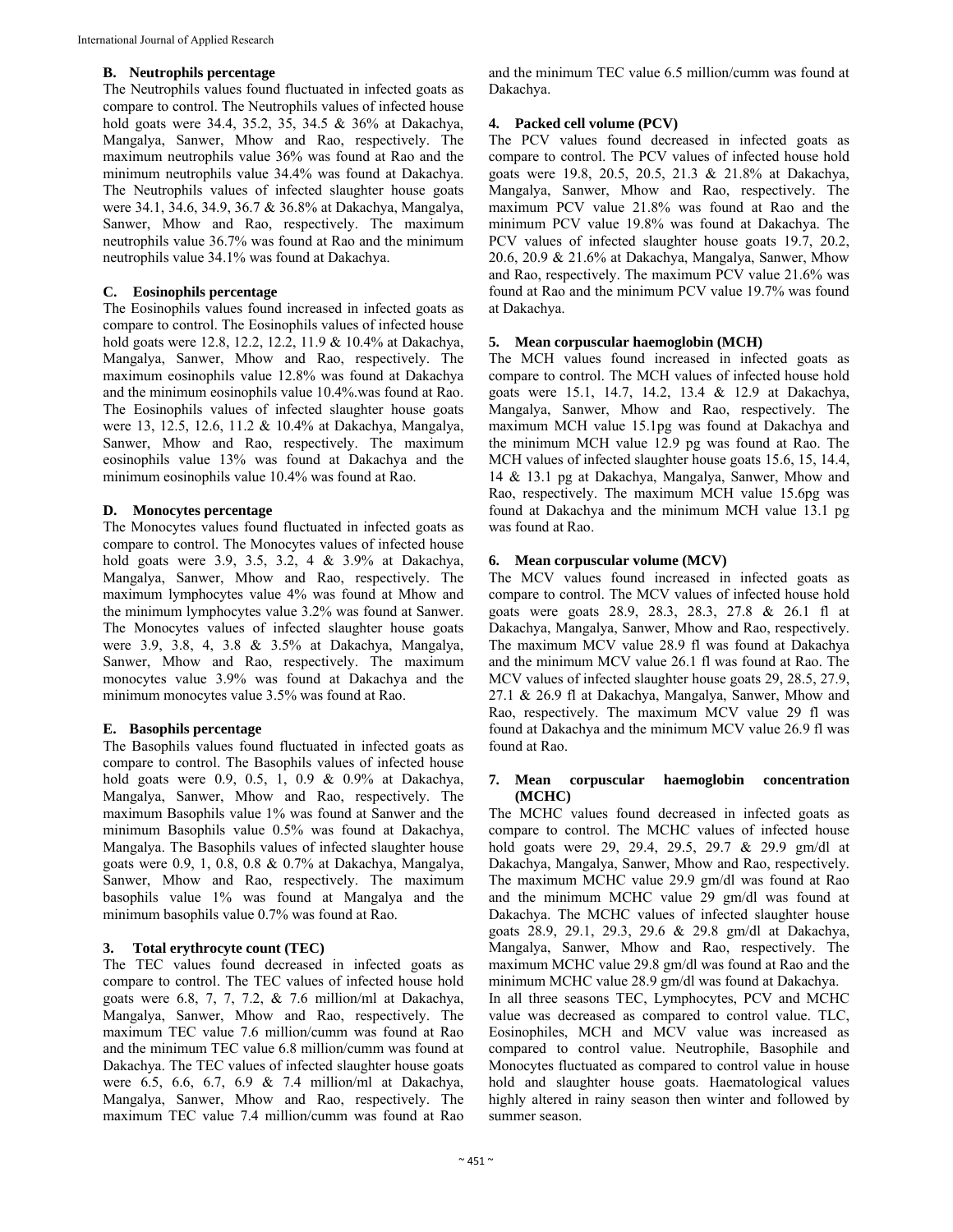|                |                                       | Household                                        |           |                 |            |                         |                  |                       |                        |          |           |                                                   |                                  | <b>Slaughter house</b> |         |                 |                         |                  |                       |           |          |            |                                                  |
|----------------|---------------------------------------|--------------------------------------------------|-----------|-----------------|------------|-------------------------|------------------|-----------------------|------------------------|----------|-----------|---------------------------------------------------|----------------------------------|------------------------|---------|-----------------|-------------------------|------------------|-----------------------|-----------|----------|------------|--------------------------------------------------|
| <b>Seasons</b> | <b>Parametrs</b>                      | <b>DLC</b>                                       |           |                 |            |                         |                  |                       |                        |          |           |                                                   |                                  |                        |         | <b>DLC</b>      |                         |                  |                       |           |          |            |                                                  |
| Rainy Seasons  | <b>Studyarea</b>                      | $103/\text{cumm}$<br>TLC<br>$\tilde{\mathbf{x}}$ | $L\%$     | $N\%$           | E%         | $M\%$                   | B%               | (Million/cumm)<br>TEC | PCV(%)                 | MCH (pg) | MCV(fl)   | <b>MCHC</b><br>$(\mathbb{B}\mathrm{d}\mathrm{I})$ | (x 10 <sup>3</sup> /cumm)<br>TLC | $L\%$                  | $N\%$   | E%              | $M\%$                   | $\mathbf{B} \%$  | (Million/cumm)<br>TEC | $PCV(\%)$ | MCH (pg) | MCV(fl)    | $\frac{\text{MCHC}}{\text{(g/dl)}}$              |
|                | Control                               | $4 - 12$                                         | 50-70     | 30-48           | $1 - 8$    | $0 - 4$                 | $0 - 1$          | $8 - 17$              | 23-39                  | $5 - 8$  | 15-26     | $30 - 35$                                         | $4 - 12$                         | 50-70                  | 30-48   | $1 - 8$         | $0 - 4$                 | $0 - 1$          | $8 - 17$              | 23-39     | $5 - 8$  | 15-26      | $30 - 35$                                        |
|                | Dakachya                              | 16.0                                             | 47.8      | 34.9            | 13.3       | $\overline{\mathbf{3}}$ |                  | 6.4                   | 19.5                   | 15.9     | 29.3      | 28.8                                              | 16.7                             | 47.5                   | 34.1    | 13.5            | 3.9                     |                  | 6.2                   | 19.4      | 16.1     | 29.5       | 28.7                                             |
|                | Mangalya                              | 15.9                                             | 48.1      | 36              | 12.9       | $\overline{2}$          | $\mathbf{1}$     | 6.6                   | 20.1                   | 15.7     | 28.9      | 29.1                                              | 16                               | 47.9                   | 35.3    | $\overline{13}$ | 2.9                     | $\overline{0.9}$ | 6.4                   | 19.9      | 15.8     | 29         | 28.9                                             |
|                | Sanwer                                | 15.0                                             | 48.2      | 34.3            | 12.7       | 3.8                     | 0.9              | 6.8                   | 20.5                   | 14.6     | 28.3      | 29.3                                              | 15.5                             | 48.3                   | 34.3    | 12.9            | 3.9                     | 0.7              | 6.6                   | 20.3      | 14.8     | 28.5       | 29.1                                             |
|                | Mhow                                  | 13.5                                             | 48.7      | 35.3            | 11         | $\overline{4}$          |                  | 7.8                   | 21.5                   | 13.6     | 27.1      | 29.9                                              | 14.5                             | 48.1                   | 35.2    | $\overline{12}$ | 3.8                     | 0.9              | 6.5                   | 20.5      | 14.3     | 27.9       | 29.3                                             |
|                | Rao                                   | 14.2                                             | 48.3      | 35.4            | 12.8       | 2.9                     | 0.8.             | 6.6                   | 20.9                   | 14.1     | 28.3      | 29.5                                              | 13.7                             | 48.5                   | 36.5    | 11.2            | 3                       |                  | 7.6                   | 21.3      | 13.8     | 27.2       | 29.6                                             |
|                |                                       | Household                                        |           |                 |            |                         |                  |                       |                        |          |           |                                                   |                                  | <b>Slaughter house</b> |         |                 |                         |                  |                       |           |          |            |                                                  |
| Winter Seasons | <b>Parametrs</b>                      | <b>DLC</b>                                       |           |                 |            |                         |                  |                       |                        |          |           |                                                   |                                  | <b>DLC</b>             |         |                 |                         |                  |                       |           |          |            |                                                  |
|                | <b>Study area</b>                     | 10 <sup>3</sup> /cumm<br>TLC<br>브                | $L\%$     | $N\%$           | E%         | $M\%$                   | $\mathbf{B} \%$  | (Million/cumm)<br>TEC | $PCV(\%)$              | MCH (pg) | MCV(f)    | <b>MCHC</b><br>$(\mathbb{P}/\mathbb{S})$          | (x 10 <sup>3</sup> /cumm<br>TLC  | $L\%$                  | $N\%$   | E%              | $M\%$                   | $\mathbf{B} \%$  | (Million/cumm)<br>TEC | $PCV(\%)$ | MCH (pg) | $MCV$ (fl) | MCHC<br>$\left( \mathbb{D}^{\mathcal{B}}\right)$ |
|                | Control                               | $4 - 12$                                         | $50-70$   | $30 - 48$       | $1 - 8$    | $0 - 4$                 | $0 - 1$          | $8 - 17$              | 23-39                  | $5 - 8$  | $15 - 26$ | $30 - 35$                                         | $4 - 12$                         | 50-70                  | $30-48$ | $1 - 8$         | $0 - 4$                 | $0 - 1$          | $8 - 17$              | 23-39     | $5 - 8$  | $15 - 26$  | 30-35                                            |
|                | Dakachya                              | 15.8                                             | 47.9      | 34.2            | 13.1       | $\overline{4}$          | 0.8              | 6.6                   | 19.7                   | 15.7     | 29.1      | 28.9                                              | 16.5                             | 47.8                   | 34.2    | 13.3            | 3.8                     | 0.9              | 6.4                   | 19.5      | 15.9     | 29.3       | 28.8                                             |
|                | Mangalya                              | 15.5                                             | 48.3      | 35.2            | 12.7       | 3                       | 0.8              | 6.8                   | 20.2                   | 15.6     | 28.7      | 29.3                                              | 15.8                             | 48.0                   | 35.1    | 12.9            | $\overline{\mathbf{3}}$ |                  | 6.5                   | 20.0      | 15.6     | 28.9       | 29.0                                             |
|                | Sanwer                                | 14.9                                             | 48.5      | 34.6            | 12.3       | 3.6                     | -1               | 7.1                   | 20.7                   | 14.4     | 28.1      | 29.6                                              | 15.2                             | 48.3                   | 34.3    | 12.7            | 3.8                     | 0.8              | 6.6                   | 20.4      | 14.5     | 28.3       | 29.2                                             |
|                | Mhow                                  | 14.9                                             | 48.5      | 34.3            | 12.3       | 3.9                     |                  | 7.1                   | 21.1                   | 13.9     | 28.1      | 29.6                                              | 14.3                             | 48.2                   | 35.5    | 11.8            | 3.7                     | 0.8              | 6.7                   | 20.6      | 14.5     | 27.7       | 29.5                                             |
|                | Rao                                   | 13.9                                             | 48.8      | 35.5            | 10.8       | 3.8                     | 0.9              | 7.8                   | 21.4                   | 13.4     | 26.9      | 29.8                                              | 13.5                             | 48.7                   | 36.6    | 10.9            | $\overline{3.1}$        | 0.7              | 7.2                   | 21.4      | 13.7     | 27.0       | 29.7                                             |
|                |                                       |                                                  |           | Household       |            |                         |                  |                       | <b>Slaughter house</b> |          |           |                                                   |                                  |                        |         |                 |                         |                  |                       |           |          |            |                                                  |
| Summer Seasons |                                       |                                                  |           |                 | <b>DLC</b> |                         |                  |                       |                        |          |           |                                                   |                                  | $\overline{DLC}$       |         |                 |                         |                  |                       |           |          |            |                                                  |
|                | <b>Parametrs</b><br><b>Study area</b> | $103/\text{cumm}$<br>TLC<br>$\tilde{\mathbf{x}}$ | $L\%$     | $N\%$           | E%         | $M\%$                   | B%               | (Million/cumm)<br>TEC | $PCV(\%)$              | MCH (pg) | MCV(fl)   | <b>MCHC</b><br>$(\mathbb{B}/\mathbb{B})$          | (x 10 <sup>3</sup> /cumm)<br>TLC | $L\%$                  | $N\%$   | $E\%$           | $M\%$                   | $\mathbf{B} \%$  | (Million/cumm)<br>TEC | PCV(%)    | MCH (pg) | MCV(fl)    | $\frac{\text{MCHC}}{\left(g'\text{dl}\right)}$   |
|                | Control                               | $4-12$                                           | $50 - 70$ | $30 - 48$       | $1 - 8$    | $0 - 4$                 | $0 - 1$          | $8-17$                | 23-39                  | $5 - 8$  | $15 - 26$ | $30 - 35$                                         | $4-12$                           | $50 - 70$              | $30-48$ | $1 - 8$         | $0 - 4$                 | $0 - 1$          | $8-17$                | $23 - 39$ | $5 - 8$  | $15 - 26$  | $30 - 35$                                        |
|                | Dakachya                              | 15.4                                             | 48.0      | 34.4            | 12.8       | $\overline{3.9}$        | 0.9              | 6.8                   | 19.8                   | 15.1     | 28.9      | 29                                                | 15.8                             | 48.0                   | 34.1    | 13.0            | $\overline{3.9}$        |                  | 6.5                   | 19.7      | 15.6     | 29.0       | 28.9                                             |
|                | Mangalya                              | 15.2                                             | 48.6      | 35.2            | 12.2       | 3.5                     | 0.5              | 7.0                   | 20.5                   | 14.7     | 28.3      | 29.4                                              | 14.9                             | 48.2                   | 34.6    | 12.5            | 3.8                     | 0.9              | 6.6                   | 20.2      | 15.0     | 28.5       | 29.1                                             |
|                | Sanwer                                | 15.0                                             | 48.6      | 35              | 12.2       | 3.2                     | 1.0              | 7.0                   | 20.5                   | 14.2     | 28.3      | 29.5                                              | 14.5                             | 48.4                   | 34.9    | 12.0            | $\overline{4}$          | 0.7              | 6.7                   | 20.6      | 14.4     | 27.9       | 29.3                                             |
|                | Mhow                                  | 14.7                                             | 48.7      | 34.5            | 11.9       | $\overline{4}$          | 0.9              | 7.2                   | 21.3                   | 13.4     | 27.8      | 29.7                                              | 14.1                             | 48.3                   | 36.7    | 11.2            | 3.8                     | 0.9              | 6.9                   | 20.9      | 14.0     | 27.1       | 29.6                                             |
|                | Rao                                   | 13.7                                             | 48.8      | $\overline{36}$ | 10.4       | 3.9                     | $\overline{0.9}$ | 7.6                   | 21.8                   | 12.9     | 26.1      | 29.9                                              | 13.3                             | 48.8                   | 36.8    | 10.1            | 3.5                     | 0.8              | 7.4                   | 21.6      | 13.1     | 26.9       | 29.8                                             |

**Table 4:** Haematological parameters of fascioliasis in household and slaughter house goats of Indore regions.

\* The each value was mean of 10 experiments.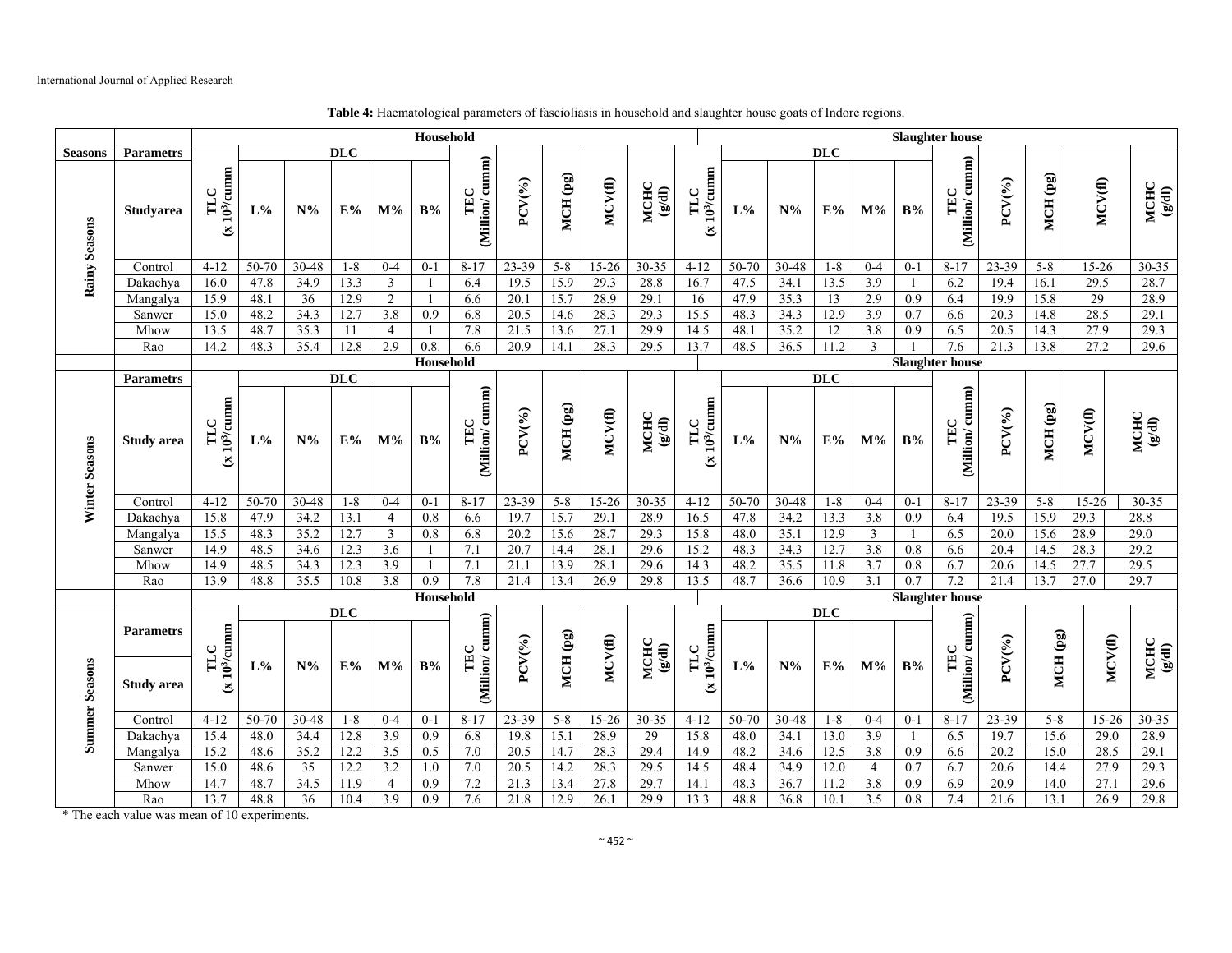

**Fig 8:** Haematological parameters of fascioliasis in household goats of Indore regions during rainy season.



**Fig 9:** Haematological parameters of fascioliasis in slaughter house goats of Indore regions during rainy season.



**Fig 10:** Haematological parameters of fascioliasis in household goats of Indore regions during winter season.







**Fig 12:** Haematological parameters of fascioliasis in household goats of Indore regions during summer season.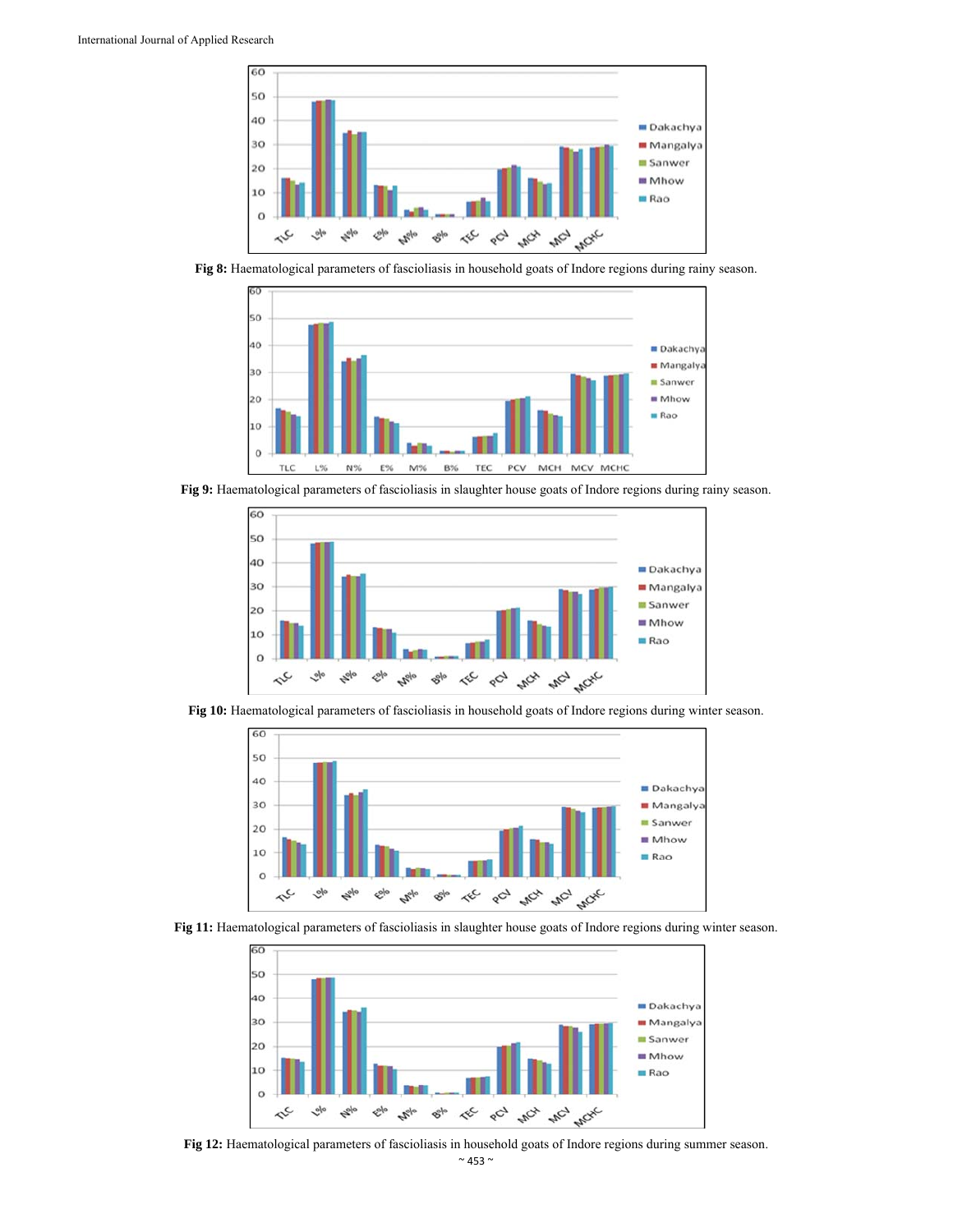

**Fig 13:** Haematological parameters of fascioliasis in slaughter house goats of Indore regions during summer season.

#### **Discussion**

Fasciolosis is very important disease in India and outside because it causes heavy loss in milk production and put animal under stress condition. In the present study we encountered anaemia, low pack cell volume and increased total leucocyte counts in infected animals compared to noninfected animals. The results of haematological alteration in infected goats with Fasciolosis are summarized in table -4 and figure 8, 9, 10, 11, 12 and 13.

In all three season TEC, Lymphocytes, PCV and MCHC value was decreased as compared to control value. TLC, Eosinophiles, MCH and MCV value was increased as compared to control value. Neutrophile, Basophile and Monocytes fluctuated as compared to control value in house hold and slaughter house goats. Haematological values highly altered in rainy season then winter and followed by summer season.

Similar findings were observed by Taimur et al. (1993)<sup>[31]</sup> who documented total decline of TEC Value, PCV volume as compared control and they observed higher eosinophil and lower lymphocyte count in fasciola infected cattle in comparison with the non-infested animals.

It is evident that control group had higher total erythrocyte, and PCV comparing with infected goats. These findings are resemble to those of Jagpreet Singh *et al.* (2013) <sup>[13]</sup>, Al-Emarah *et al.* (2012) [2], Rahman *et al.* (2009) [25], Ghanem *et al.* (2005) [9], Howlader *et al.* (2004) [11], Das and Prasad (2004) <sup>[6]</sup>, Ogunrinade and Bomgboxe (1980) <sup>[24]</sup>. Mohsin *et al.* (1991) <sup>[21]</sup> who reported significantly ( $P<0.01$ ) decreased values of total erythrocyte, and packed cell volume in *Fasciola gigantica* infected cattle. Vishe *et al.* (2012) <sup>[33]</sup>, recorded a pronounced reduction in the values of haemoglobin, packed cell volume, total erythrocyte count. A decrease TEC, Hb and PCV is an indication of severe anaemia whereas increased total leukocyte is an indication of severe parasitic larva burden in different orualis which probably caused marked eosinophilia.

The present findings of hematological activity of infected group clearly indicate that the migration of metacercariae through hepatic parenchyma causes deleterious effects on host physiology. Associated changes in total erythrocyte count. *Fasciola hepatica* infection revealed significantly lower erythrocyte count MCHC and PCV% which indicated anaemia Martina and Jozica (2012) [18], Bostelman *et al.*  (2000) [4] and Muroshkin *et al.* (1964) [23].

In the present study, leukocytosis and eosinophilia were similar to those previously reported (Zhang *et al*., 2005; Sykes *et al*., 1980; Sinclair 1967) [35, 30, 28]. Zhang *et al.* (2005) [35] observed no significant change in neutrophil counts in infected sheep and goat whereas our results showed fluctuation neutrophil counts compared to non-infected sheep

and goat. The increased number of WBCs in the present study was similar to those previously reported by Ahmed *et al.* (2006) [1], Zhang *et al.* (2005) [35] and Sykes *et al.* (1980) [30].

It was observed that high significant decrease existed in the PCV, and MCHC of *Fasciola* infected cattle when compared with those of the control, there by indicating a normochromic and normocytic anaemia. The results for PCV and MCHC are similar to those found by Molina *et al.* (2006) [22] in cattle, while the results for RBC and Hb were similar to those reported by Haroun and Hussein  $(1975)$ <sup>[10]</sup> in cattle and by Doaa *et al.* (2007) [7], El-Aziz *et al.* (2002) [8] and Waweru *et al.* (1999) in sheep. Matanović *et al.* (2007) and Ahmed *et al.* (2006)<sup>[1]</sup> had similar observations in PCV and MCHC in sheep/goat with fascioliasis. Also, Sykes *et al.*  $(1980)$   $[30]$  found significantly lower PCV and MCHC together with higher MCV and MCH during chronic subclinical fascioliasis in sheep/ goat. The reduction in MCHC and PCV in this study may be attributed to the acute loss of blood caused by the flukes or extensive loss of blood into bile duct due to the large amounts of flukes present in the liver. Kaneko *et al.* (1997)<sup>[14]</sup>, Kramer (2000)<sup>[15]</sup> and Lotfy *et al.* (2003)  $[17]$  also reported that the severe anaemia may be due to a chronic liver inflammation, which causes depression of erythrogenesis.

We recommend that the Health regulatory agencies should establish and run modern veterinary infrastructure with adequate medications to control liver fluke gastrointestinal parasites. Animal breeders should be enlightened on the appropriate breeding methods to adopt, application of proper sanitation, effect of malnutrition, etc.

The overall higher incidence of heminths infection in the areas surveyed could be attributed to lower immunity of hosts as a result of malnutrition. All the livestock in the area under investigation largely depended on grazing in deteriorated range-lands. It was also observed that farms in these areas lack fences and cattle, sheep and goats use the same pasture for grazing.

#### **Reference**

- 1. Ahmed MI, Ambali AG, Baba SS. Hematological and biochemical responses of Balami sheep to experimental *Fasciola gigantica* infection. J Food Agric Environ. 2006; 4(2):71-74.
- 2. Al-Emarah, Khudor MH, Daham HR. Biochemical Changes in calves naturally infected with. *Toxocara vitulorum* Ind. J of Anim Sci. 2012; 82(10):1142-1145.
- 3. Bhuyan MA. A survey of helminths parasitising the livers of domesticated ruminants in East Pakistan. M.Sc. (Vet. Sc.) Thesis, East Pakistan Agricultural University, Mymensingh. 1970.